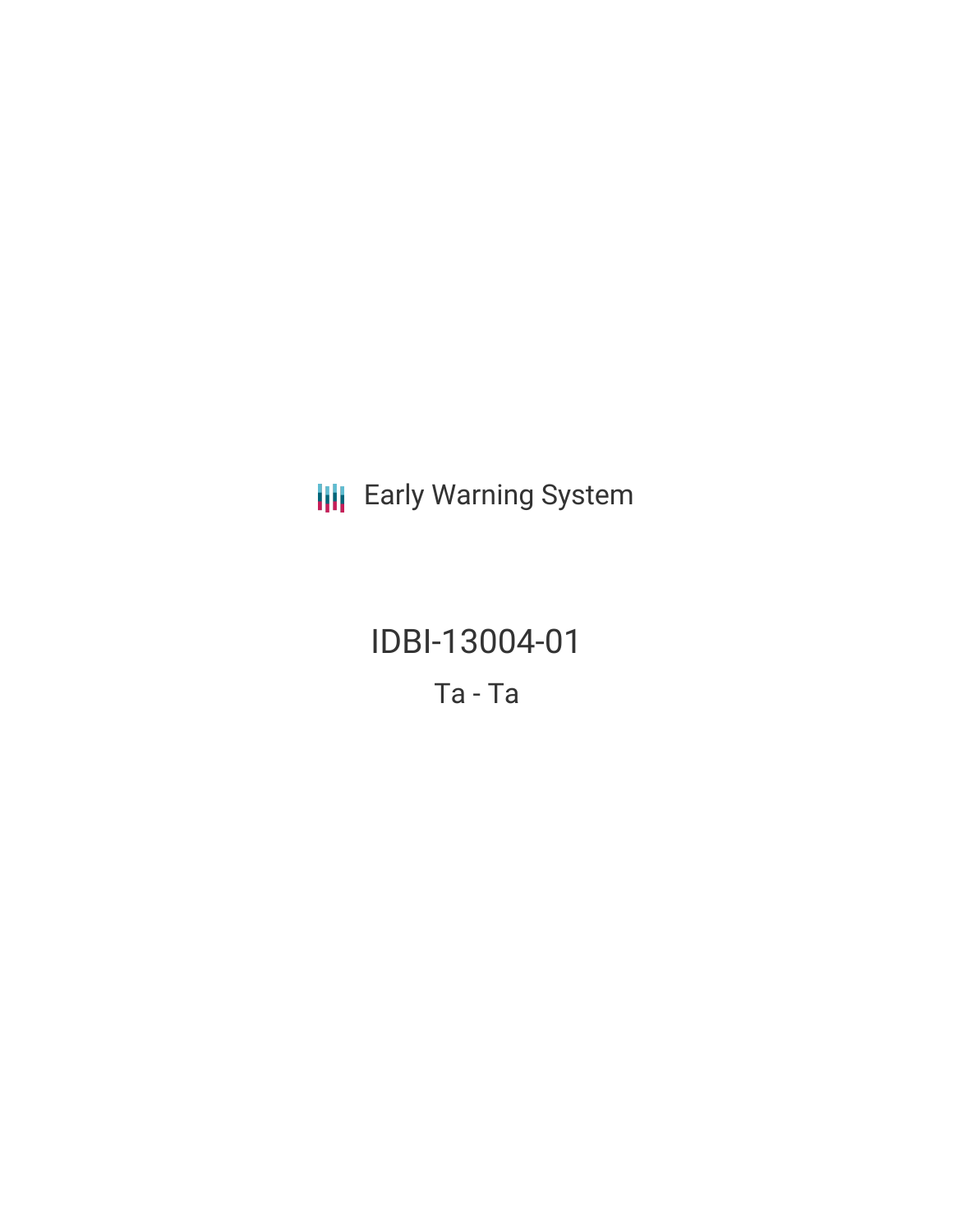

# Early Warning System Ta - Ta

## **Quick Facts**

| <b>Countries</b>               | Uruguay            |
|--------------------------------|--------------------|
| <b>Financial Institutions</b>  | IDB Invest (IDBI)  |
| <b>Status</b>                  | Proposed           |
| <b>Bank Risk Rating</b>        | B                  |
| <b>Voting Date</b>             | 2021-03-22         |
| <b>Borrower</b>                | Ta - Ta S.A.       |
| <b>Sectors</b>                 | Industry and Trade |
| <b>Investment Type(s)</b>      | Equity, Loan       |
| <b>Investment Amount (USD)</b> | \$50.00 million    |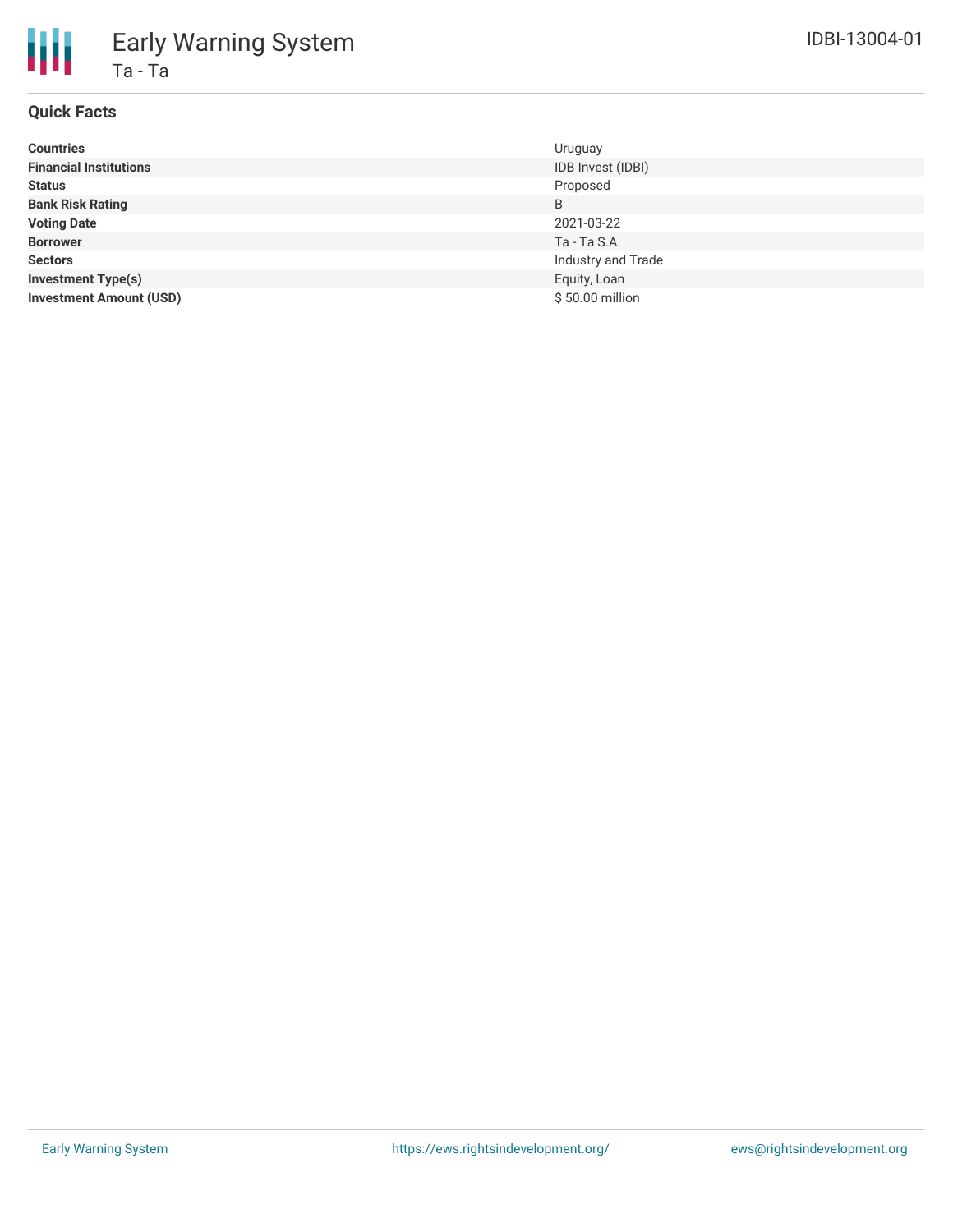

## **Project Description**

The proposed IDB Invest financing for an amount in Uruguayan pesos equivalent to up to US\$50 million (up to \$15 million equity + up to \$35 million in senior financial debt) will be used to partially finance the company's capital investments between 2020 and 2025 for an amount in Uruguayan pesos equivalent to US\$104 million. This includes investments in the opening of stores, logistics of the Operations Center (OC), systems and technology, and maintenance of premises in order to achieve the Company's expansion and omnichannel retailing of the Company in Uruguay.

The project will allow the Company to increase the volume of operations with its suppliers, many of which are SMEs. Ta-Ta's philosophy is to develop local suppliers for different categories of its own brands. Support for this chain contribute to the following SDGs: (i) decent work and economic growth; (ii) industry, innovation and infrastructure; and (iii) responsible consumption and production.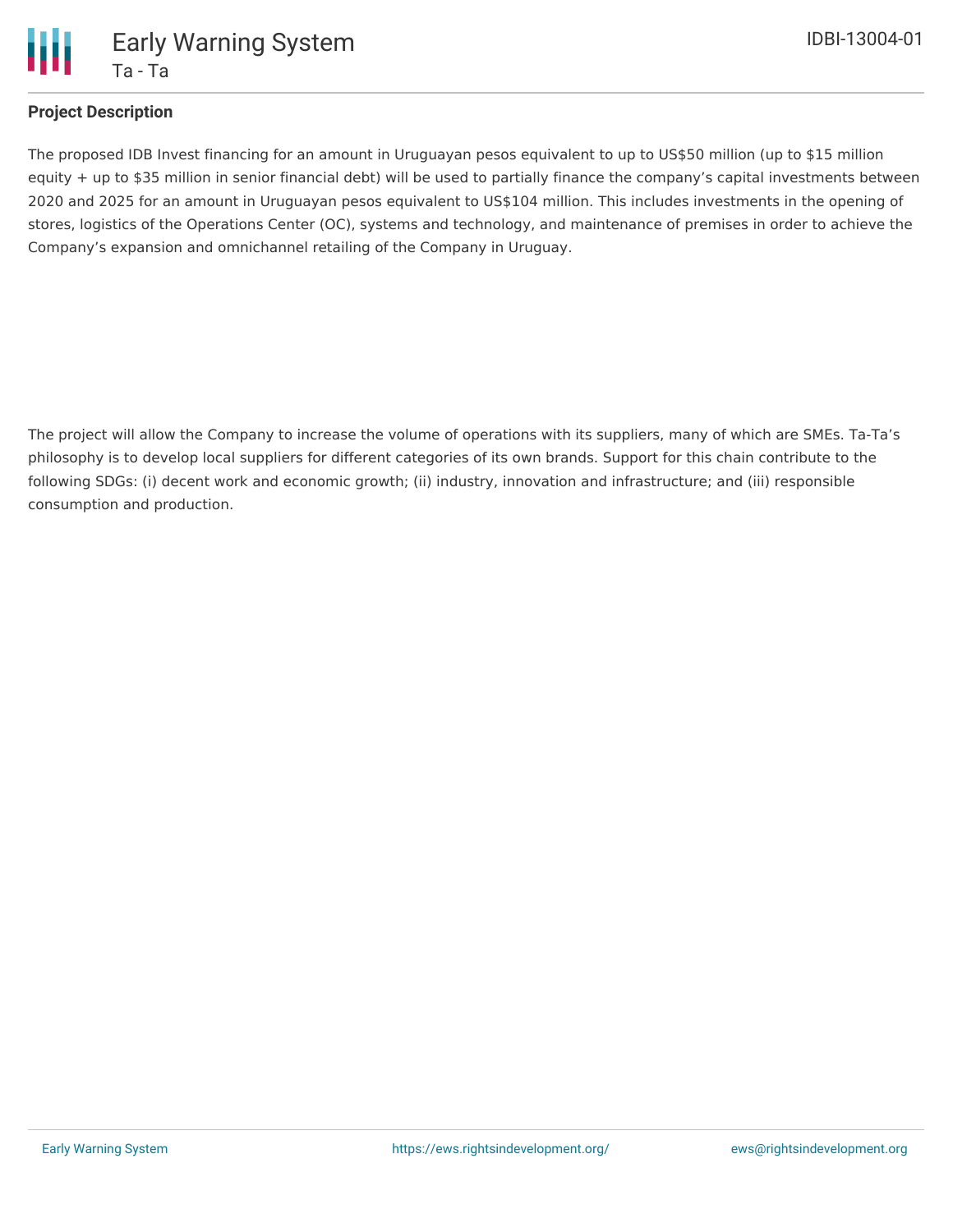

#### **People Affected By This Project**

For inquiries about the Project, contact:

Name: Michel Skinner

Title: CFO

Phone number: +598 92 530 435

Email:michel.skinner@tata.com.uy

For questions and comments to IDB Invest please contact:

Name: IDB Invest Communication Group

Email:requestinformation@idbinvest.org

Additionally, affected communities can access the IIC's Independent Consultation and Investigation Mechanism (ICIM) as follow:

Phone number: +1 (202) 623-3952

Fax number: +1 (202) 312-4057

Address: 1300 New York Ave. NW Washington, DC. USA. 20577

Email:mecanismo@iadb.orgorMICI@iadb.org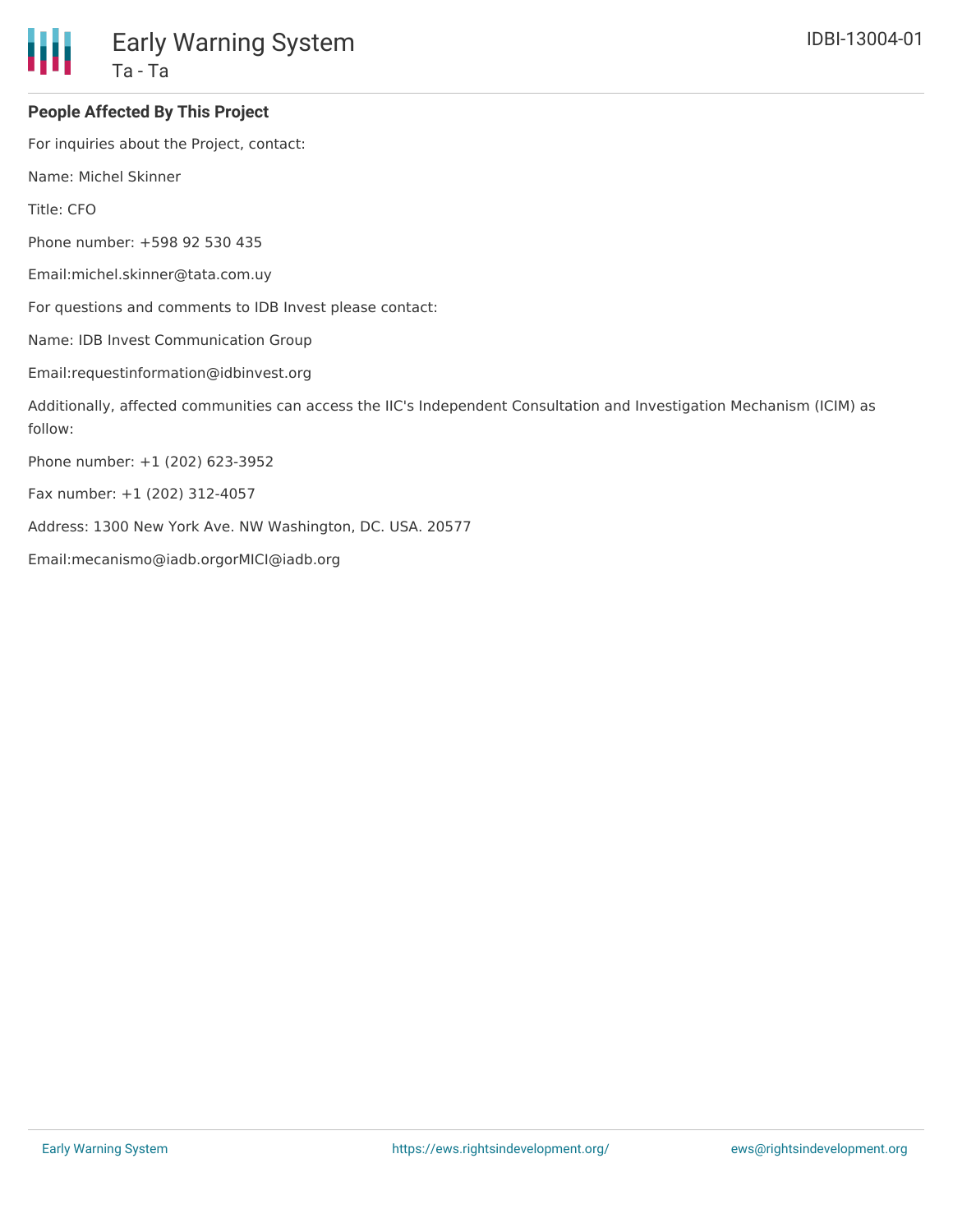

## **Investment Description**

• IDB Invest (IDBI)

1) The funding of US\$50 million lended to Ta - Ta splits into two parts. The first one, up to \$15 million, is related to an equity. The second, up to \$35 million, is a senior financial debt.

2) The credit is NOT in dollars, but in Uruguayan pesos.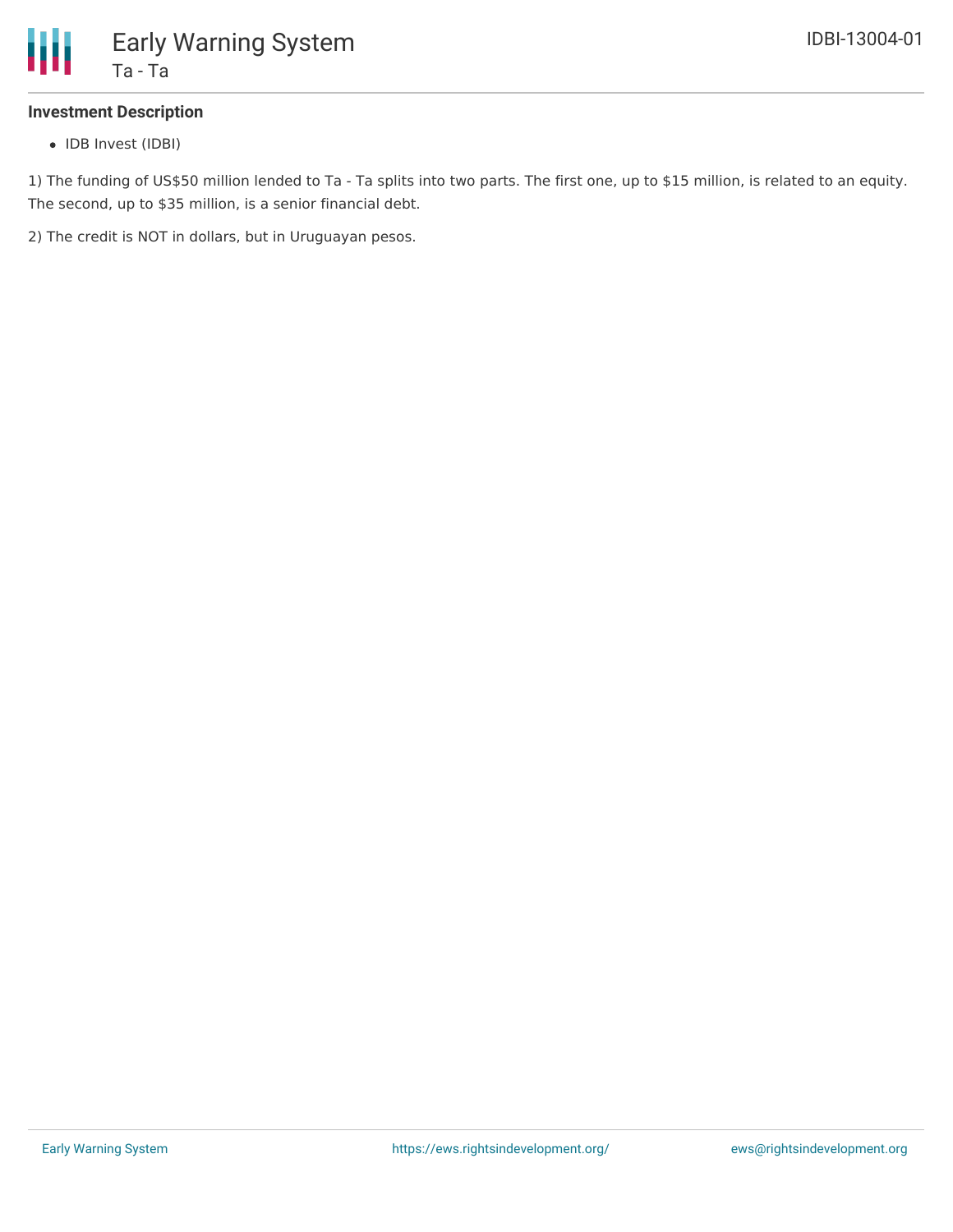



| <b>Private Actor 1</b> | <b>Private Actor</b><br>* Role | <b>Private Actor</b><br>  Sector | <b>Relation</b>          | <b>Private Actor 2</b> | <b>Private Actor</b><br>2 Role | <b>Private Actor</b><br>2 Sector |
|------------------------|--------------------------------|----------------------------------|--------------------------|------------------------|--------------------------------|----------------------------------|
| . .                    | $\overline{\phantom{0}}$       | $\overline{\phantom{0}}$         | $\overline{\phantom{0}}$ | Ta - Ta S.A.           | Client                         | Industry and Trade               |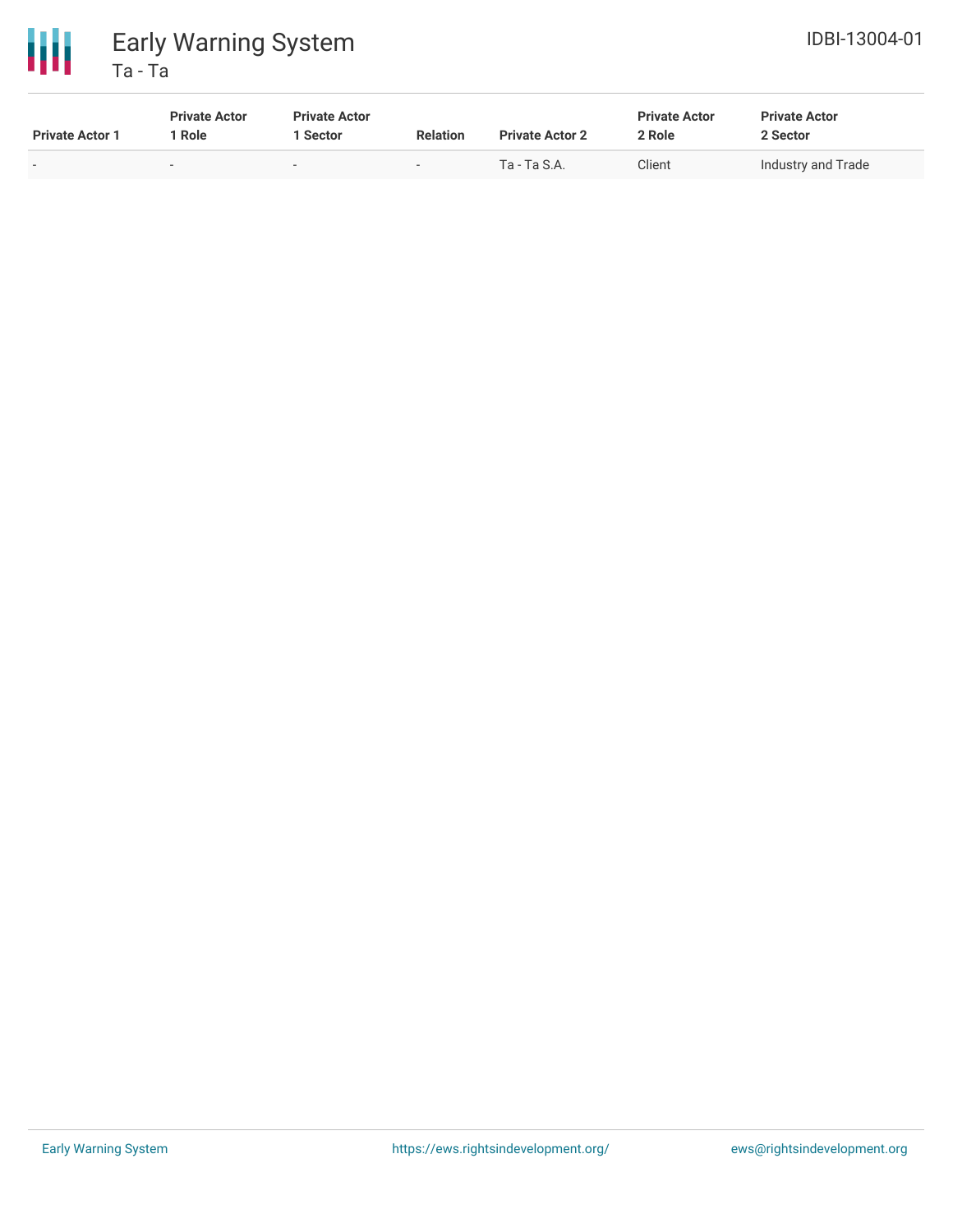

#### **Contact Information**

For inquiries about the Project, contact:

Name: Michel Skinner

Title: CFO

Phone number: +598 92 530 435

Email: **michel.skinner@tata.com.uy**

For questions and comments to IDB Invest please contact:

Name: IDB Invest Communication Group

#### Email: **requestinformation@idbinvest.org**

Additionally, affected communities can access the IIC's Independent Consultation and Investigation Mechanism (ICIM) as follow:

Phone number: +1 (202) 623-3952

Fax number: +1 (202) 312-4057

Address: 1300 New York Ave. NW Washington, DC. USA. 20577

Email: **mecanismo@iadb.org** or **MICI@iadb.org**